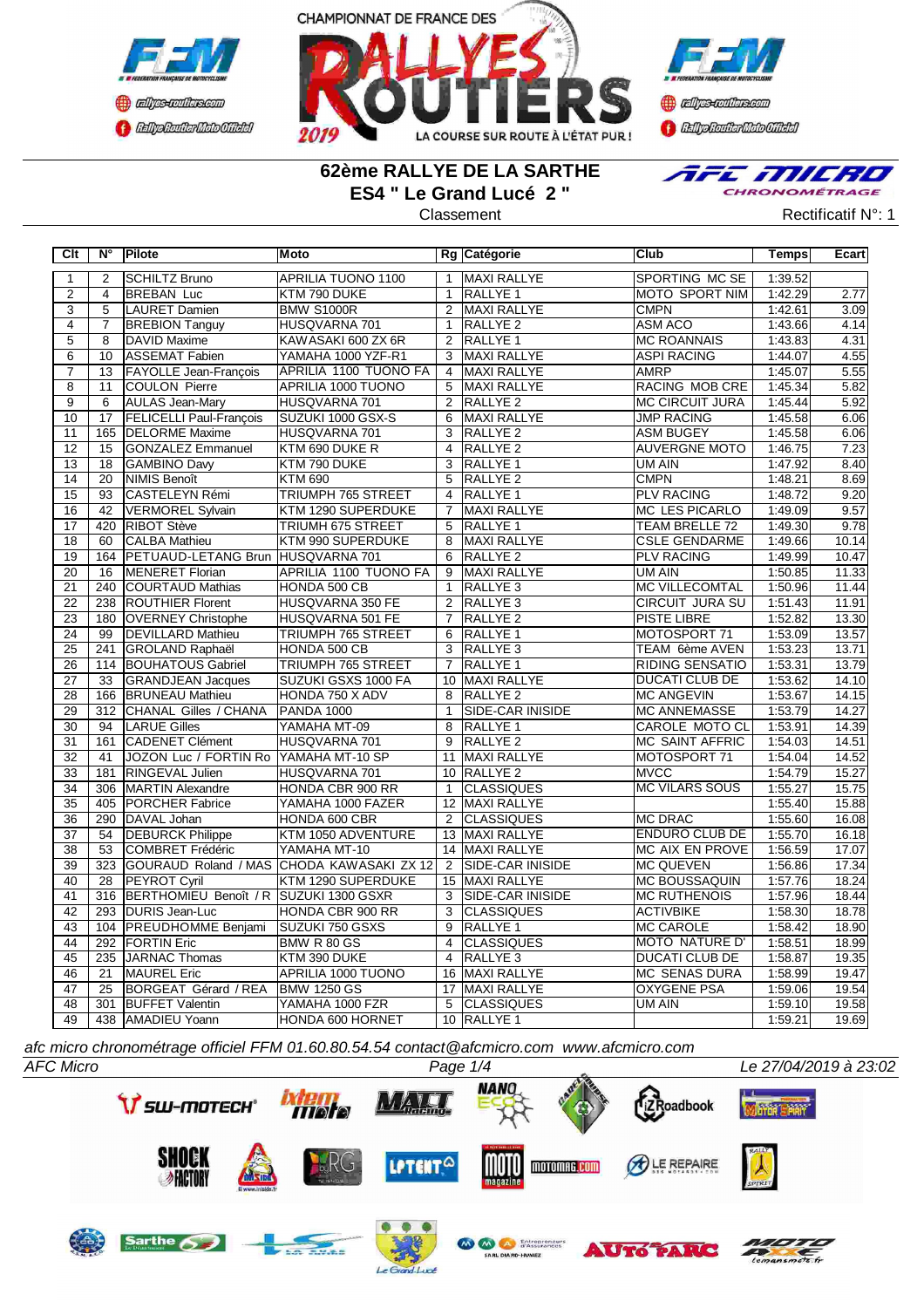



**Confederation CENTRAL MEDICATE** 

62ème RALLYE DE LA SARTHE ES4 " Le Grand Lucé 2 "



| $\overline{C}$ It | $N^{\circ}$      | Pilote                                    | <b>Moto</b>              |                 | Rg Catégorie            | <b>Club</b>            | <b>Temps</b> | Ecart |
|-------------------|------------------|-------------------------------------------|--------------------------|-----------------|-------------------------|------------------------|--------------|-------|
| 50                | 45               | <b>DUSSUBIEUX Jean-Phili</b>              | KTM 1200 SUPERDUKE       |                 | 18 MAXI RALLYE          | CORCC                  | 1:59.33      | 19.81 |
| 51                | 105              | <b>ISIMONNET Hervé</b>                    | YAMAHA MT-09             |                 | 11 RALLYE 1             | <b>CORCC</b>           | 1:59.72      | 20.20 |
| $\overline{52}$   | $\overline{121}$ | <b>ROGER Alain</b>                        | YAMAHA MT-09             |                 | 12 RALLYE 1             | MOTO TEAM 95           | 2:00.12      | 20.60 |
| 53                |                  | 113 GROSSE Johann                         | YAMAHA MT-09             |                 | 13 RALLYE 1             | MOTO TEAM 95           | 2:00.45      | 20.93 |
| 54                |                  | 423 HAYE Benjamin                         | <b>TRIUMH 675 STREET</b> |                 | 14 RALLYE 1             | <b>TEAM RALLYE VA</b>  | 2:00.47      | 20.95 |
| 55                | 296              | <b>PIGEAT Richard</b>                     | DUCATI 900 SUPERSPO      | 6               | <b>CLASSIQUES</b>       | <b>RACING MOB CRE</b>  | 2:01.20      | 21.68 |
| 56                | 333              | <b>AGIN Patrick / POTTIER</b>             | SUZUKI 1300 B-KING       | $\overline{4}$  | <b>SIDE-CAR INISIDE</b> | <b>ASMACO</b>          | 2:01.65      | 22.13 |
| 57                | 303              | CRESCENZO Sébastien                       | HONDA CBR 900 RR         | $\overline{7}$  | <b>CLASSIQUES</b>       | MOTO SPORT 71          | 2:01.99      | 22.47 |
| $\overline{58}$   | 46               | DOSMAS Philippe / DOS                     | BMW R1200 GSA            | 19              | <b>MAXI RALLYE</b>      | LA MAIN AU PANIE       | 2:02.37      | 22.85 |
| $\overline{59}$   | 421              | <b>FILLON Joël</b>                        | HONDA 600 HORNET         | 15              | <b>RALLYE 1</b>         | <b>ASM ACO</b>         | 2:02.41      | 22.89 |
| $\overline{60}$   |                  | 332 BOUDIER Christophe / M VOXAN VX10     |                          | $\overline{5}$  | <b>SIDE-CAR INISIDE</b> | <b>MC PAU ARNOS</b>    | 2:02.58      | 23.06 |
| 61                | 233              | COLLIOT Philippe                          | HONDA 500 CB             | $\overline{5}$  | <b>RALLYE 3</b>         | <b>AVENIR MOTO</b>     | 2:02.66      | 23.14 |
| 62                | $\overline{412}$ | <b>INOEL Manuel</b>                       | TRIUMPH 1050 TIGER       | $\overline{20}$ | <b>MAXI RALLYE</b>      |                        | 2:02.81      | 23.29 |
| 63                | 436              | GASTINEAU Matthieu / G DUCATI 821 MONSTER |                          | 16              | <b>RALLYE 1</b>         |                        | 2:02.93      | 23.41 |
| 64                | 101              | <b>BACCA Riccardo</b>                     | SUZUKI 750 GSXR          | 17              | <b>RALLYE 1</b>         | <b>PASSION VITESSE</b> | 2:03.19      | 23.67 |
| 65                | 426              | <b>GATE Damien</b>                        | TRIUMPH 675 STREET       | 18              | RALLYE <sub>1</sub>     | <b>ESML LOUVIGNE</b>   | 2:03.81      | 24.29 |
| 66                | 315              | LEPAGE Pauline / LEPA                     | YAMAHA RDS MSR           | 6               | SIDE-CAR INISIDE        | MC <sub>2</sub> A      | 2:04.21      | 24.69 |
| 67                | 95               | LOUSSEREAUX David                         | <b>TRIUMH 675 STREET</b> |                 | 19 RALLYE 1             | <b>ACTIVBIKE</b>       | 2:04.29      | 24.77 |
| $\overline{68}$   | 44               | <b>BASELLO Florent</b>                    | HONDA 1000 AFRICA TW     | 21              | <b>MAXI RALLYE</b>      | <b>CORCC</b>           | 2:04.40      | 24.88 |
| 69                | 168              | <b>STEPHAN Pierre</b>                     | KTM 690 DUKE R           | 11              | RALLYE <sub>2</sub>     | <b>MC FLEUR DE LYS</b> | 2:04.47      | 24.95 |
| $\overline{70}$   | $\overline{313}$ | RIBES Kévin / RIBES Juli                  | SUZUKI 1300 GSXR CHO     | $\overline{7}$  | <b>SIDE-CAR INISIDE</b> | <b>CORCC</b>           | 2:04.51      | 24.99 |
| $\overline{71}$   | $\overline{91}$  | <b>GRATIOT Caroline</b>                   | HONDA 600 HORNET         | $\overline{20}$ | <b>RALLYE 1</b>         | <b>ASPI RACING</b>     | 2:04.69      | 25.17 |
| $\overline{72}$   | 409              | LE DUIN Jérôme                            | HONDA CB 1000 R          | 22              | <b>MAXI RALLYE</b>      |                        | 2:04.76      | 25.24 |
| $\overline{73}$   | 329              | CHOIN Albert / BORDAS                     | CHODA 1000 GSXR          | 8               | SIDE-CAR INISIDE        | <b>UM AUBE</b>         | 2:04.85      | 25.33 |
| $\overline{74}$   | 123              | MOREAU Loane                              | TRIUMPH STREET           | 21              | <b>RALLYE 1</b>         | <b>ASM ARMAGNAC</b>    | 2:04.95      | 25.43 |
| $\overline{75}$   | 324              | TRIGOLET Christophe / T                   | SUZUKI 1300 DJ           | 9               | SIDE-CAR INISIDE        | <b>TC 72</b>           | 2:05.02      | 25.50 |
| 76                | 407              | LEBOUC Sébastien                          | APRILIA 1000 TUONO       | 23              | <b>MAXI RALLYE</b>      | <b>ASM ACO</b>         | 2:05.17      | 25.65 |
| $\overline{77}$   | 249              | <b>BOURGEOIS Quentin</b>                  | HONDA 500 CB             | 6               | RALLYE <sub>3</sub>     | <b>MC FLEUR DE LYS</b> | 2:05.45      | 25.93 |
| 78                | 456              | <b>RICHARD David</b>                      | KTM 690 DUKE             | $\overline{12}$ | <b>RALLYE 2</b>         |                        | 2:06.63      | 27.11 |
| 79                | 162              | <b>DUPUIS-MAURIN Valéry</b>               | KAWASAKI 650 ER6         |                 | 13 RALLYE 2             | <b>MC DRAC</b>         | 2:06.73      | 27.21 |
| 80                | 458              | GOUBET Jean-Christoph                     | <b>KTM 690 SM</b>        |                 | 14 RALLYE 2             | <b>MC FLEUR DE LYS</b> | 2:06.80      | 27.28 |
| $\overline{81}$   |                  | 242 DUHAMEL Daniel                        | HONDA 500 CB             | $\overline{7}$  | RALLYE <sub>3</sub>     | <b>GMT 94</b>          | 2:06.89      | 27.37 |
| $\overline{82}$   | 424              | GAREST Johan                              | KAWASAKI 636 ZX6R        | $\overline{22}$ | RALLYE <sub>1</sub>     | TEAM RALLYE VA         | 2:06.91      | 27.39 |
| 83                | 454              | MENERET Mickaël                           | KTM 690 DUKE R           | 15              | RALLYE <sub>2</sub>     |                        | 2:06.96      | 27.44 |
| 84                | 246              | <b>DION Fabrice</b>                       | KTM 390 DUKE             | 8               | RALLYE <sub>3</sub>     | <b>MC FLEUR DE LYS</b> | 2:07.21      | 27.69 |
| 85                | 261              | COUDURIER Thierry                         | YAMAHA 350 RDLC          | $\mathbf{1}$    | <b>ANCIENNES</b>        | <b>MC ARBUSIGNY</b>    | 2:07.42      | 27.90 |
| 86                | 408              | LEROUX David                              | <b>BMW 1150 ROCKSTER</b> | $\overline{24}$ | MAXI RALLYE             | <b>ASM ACO</b>         | 2:07.57      | 28.05 |
| 87                | 433              | <b>PORE Benoît</b>                        | HONDA 900 CBR            |                 | 23 RALLYE 1             |                        | 2:07.64      | 28.12 |
| $\overline{88}$   | 430              | <b>GARNIER Mickaël</b>                    | TRIUMPH 675 STREET T     |                 | 24 RALLYE 1             |                        | 2:07.74      | 28.22 |
| 89                | 243              | <b>DUHAMEL Théo</b>                       | HONDA 500 CB             | $\overline{9}$  | <b>RALLYE 3</b>         | <b>GMT 94</b>          | 2:07.77      | 28.25 |
| $\overline{90}$   | 460              | MADIOT Laurent                            | <b>MOTORBIKE 400 DRZ</b> | 10              | <b>RALLYE 3</b>         | <b>TEAM BRELLE 72</b>  | 2:07.96      | 28.44 |
| $\overline{91}$   | $\overline{58}$  | <b>BOURGEOIS Frédéric</b>                 | KTM 1290 SUPERDUKE       | $\overline{25}$ | MAXI RALLYE             | <b>ESPACE TOUT TE</b>  | 2:08.00      | 28.48 |
| 92                | 291              | <b>THEILLAC Thierry</b>                   | DUCATI 900 SUPERSPO      | 8               | <b>CLASSIQUES</b>       | <b>MC ANGOUMOISI</b>   | 2:08.27      | 28.75 |
| 93                | 170              | GILLI Aurélien                            | YAMAHA MT-07             |                 | 16 RALLYE 2             | PIT LANE ENDURA        | 2:08.32      | 28.80 |
| 94                |                  | 452   MARTINEAU Bertrand                  | YAMAHA MT-07             |                 | 17 RALLYE 2             | <b>MOTO LIBERTE</b>    | 2:08.35      | 28.83 |
| 95                | 463              | <b>AUBEY Maxime</b>                       | HONDA 500 CB             | 11              | RALLYE <sub>3</sub>     |                        | 2:09.26      | 29.74 |
| 96                | 327              | <b>CAMUS Christian / CAMU</b>             | SUZUKI 1100 GSXR         | 10 <sup>1</sup> | <b>SIDE-CAR INISIDE</b> | LA MAIN AU PANIE       | 2:09.39      | 29.87 |
| $\overline{97}$   | 411              | JACQUEMIN Franck                          | SUZUKI 1000 GSXR         | $\overline{26}$ | <b>MAXI RALLYE</b>      |                        | 2:11.02      | 31.50 |
| 98                | 297              | LACOSTE Christian                         | YAMAHA 750 SUPER TE      | 9               | <b>CLASSIQUES</b>       | <b>UM AIN</b>          | 2:11.11      | 31.59 |

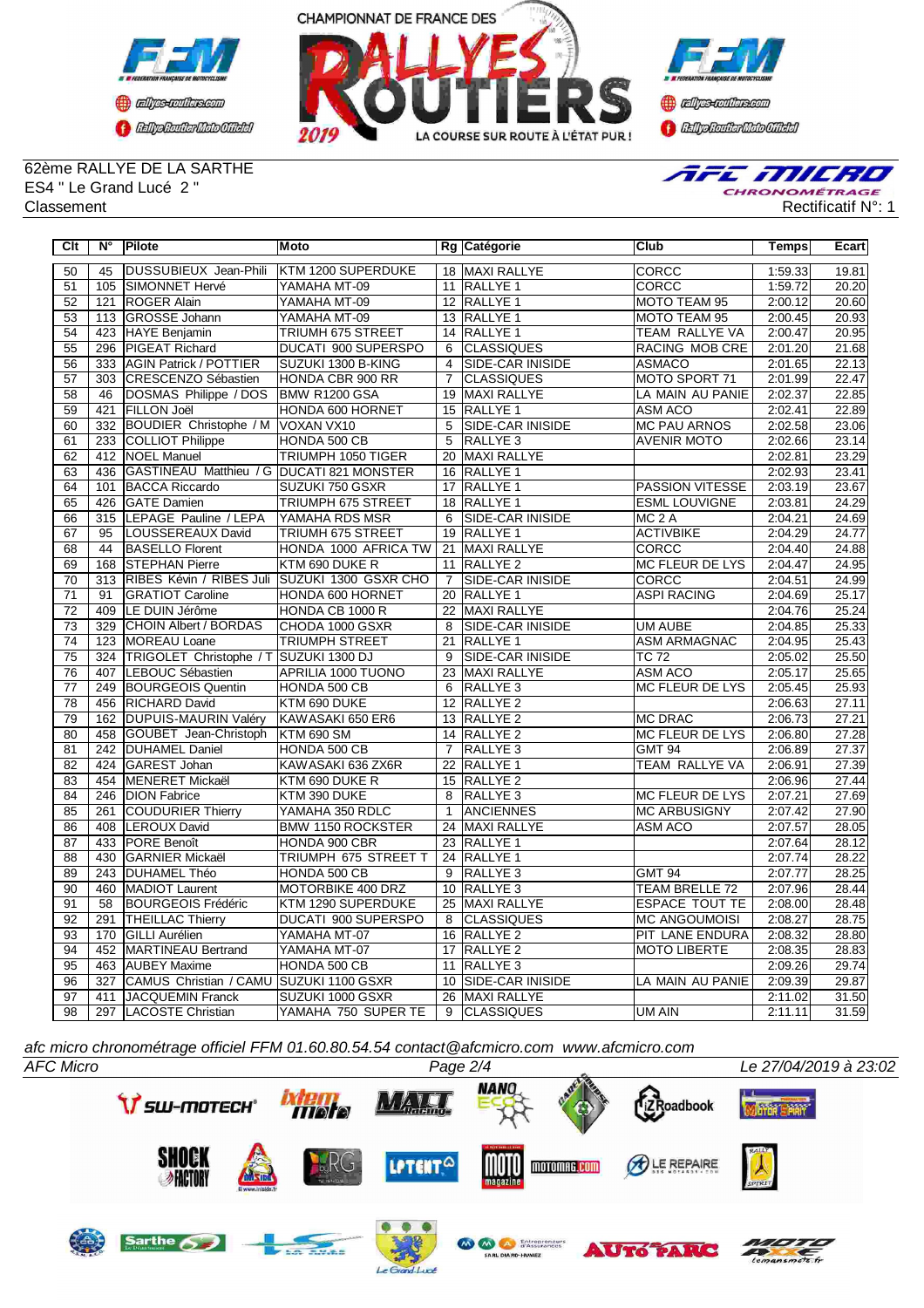



**Confederation CENTRAL MEDICATE** 

62ème RALLYE DE LA SARTHE ES4 " Le Grand Lucé 2 " Classement Rectificatif N°: 1



| Clt              | N°                | Pilote                                           | <b>Moto</b>                  |                 | Rg Catégorie            | lClub                 | <b>Temps</b> | Ecart   |
|------------------|-------------------|--------------------------------------------------|------------------------------|-----------------|-------------------------|-----------------------|--------------|---------|
| 99               | 40                | <b>BEALLE Emmanuel</b>                           | <b>DUCATI 1200 MONSTER</b>   |                 | 27 MAXI RALLYE          | <b>TEAM BIKE 71</b>   | 2:11.13      | 31.61   |
| 100              | $\frac{115}{115}$ | <b>DELACROIX Alain</b>                           | <b>TRIUMPH 765 STREET</b>    |                 | 25 RALLYE 1             | <b>STANISLAS MC</b>   | 2:11.51      | 31.99   |
| 101              | 317               | <b>BACON Franck / CHOPA</b>                      | <b>KTM RC8R CHODA</b>        | 11              | <b>SIDE-CAR INISIDE</b> | <b>RACING MOB CRE</b> | 2:11.53      | 32.01   |
| 102              | 31                | <b>POTIER Guillaume</b>                          | <b>DUCATI 1260 MULTISTR</b>  | 28              | MAXI RALLYE             | <b>MOTO SPORT NIM</b> | 2:11.72      | 32.20   |
| 103              | 450               | DUBUC Pierre-Adrien                              | KAWASAKI 650 ER6             |                 | 18 RALLYE 2             | <b>TEAM NOLAN</b>     | 2:11.77      | 32.25   |
| 104              | 61                | BARRIOT Jean-Christoph                           | KTM 990 SMT                  | 29              | MAXI RALLYE             | CM <sub>2</sub>       | 2:11.80      | 32.28   |
| 105              | 325               | <b>ERAGNE Olivier / ERAG</b>                     | SUZUKI 1000                  | 12              | SIDE-CAR INISIDE        | LA MAIN AU PANIE      | 2:12.03      | 32.51   |
| 106              | 179               | CANET Jean-François                              | KTM 690 SMCR                 |                 | 19 RALLYE 2             | <b>TRAJECTOIRE JP</b> | 2:12.47      | 32.95   |
| 107              | 406               | <b>BOISSERIE Philippe</b>                        | <b>APRILIA 1100 TUONO FA</b> | 30              | MAXI RALLYE             | <b>ASMACO</b>         | 2:12.55      | 33.03   |
| 108              | 410               | <b>PACCAULT Renan</b>                            | <b>DUCATI 1100 HYPERMO</b>   | $\overline{31}$ | MAXI RALLYE             |                       | 2:12.64      | 33.12   |
| 109              | 117               | <b>BROUSTE Laurent</b>                           | TRIUMPH 675 STREET           |                 | 26 RALLYE 1             | <b>MTT HERBLINOIS</b> | 2:12.74      | 33.22   |
| 110              | 232               | <b>FOLTZER Jean-Pierre</b>                       | KTM 390 DUKE                 | 12              | RALLYE <sub>3</sub>     | <b>MC HAUT SAONOI</b> | 2:13.06      | 33.54   |
| 111              | 462               | <b>DEBERTEIX Yann</b>                            | HONDA 500 CB                 |                 | 13 RALLYE 3             |                       | 2:13.06      | 33.54   |
| 112              | 422               | JOYAU Laurent                                    | YAMAHA MT-09                 | 27              | RALLYE <sub>1</sub>     |                       | 2:13.43      | 33.91   |
| 113              | 236               | CRESCENCIO Pedro                                 | KAWASAKI 400 NINJA           |                 | 14 RALLYE 3             | <b>ASM ACO</b>        | 2:14.05      | 34.53   |
| 114              | 471               | CHAPON Cédric                                    | MOTO GUZZI 1000 GT           | 10              | <b>CLASSIQUES</b>       |                       | 2:14.83      | 35.31   |
| 115              | 461               | <b>PORCHER Gilles</b>                            | HONDA 500 CBX                | $\overline{15}$ | RALLYE 3                |                       | 2:14.90      | 35.38   |
| 116              | 172               | <b>SCHMUCK Patrick</b>                           | YAMAHA 530 T MAX             |                 | 20 RALLYE 2             | <b>UM MARNE</b>       | 2:15.03      | 35.51   |
| 117              | 299               | <b>GUILLEMOT Frédéric</b>                        | YAMAHA 750                   | 11              | <b>CLASSIQUES</b>       | <b>MC DREUX</b>       | 2:15.33      | 35.81   |
| $\overline{118}$ | 435               | LAVIGNASSE Jean-Pierr                            | YAMAHA 600 R6                | 28              | RALLYE <sub>1</sub>     |                       | 2:16.18      | 36.66   |
| 119              | 173               | MESSEGHEM Christian                              | KAWASAKI 650 VERSYS          | 21              | RALLYE <sub>2</sub>     | MC du COMMINGE        | 2:17.37      | 37.85   |
| 120              | 304               | MENARD Frédéric                                  | SUZUKI 400                   | 12              | <b>CLASSIQUES</b>       | <b>TEAM PERFORMA</b>  | 2:18.15      | 38.63   |
| 121              | 30                | MOTTAZ Rémi                                      | HONDA 1300 CB S              |                 | 32 MAXI RALLYE          | <b>MGB MOTO</b>       | 2:19.23      | 39.71   |
| 122              | 231               | <b>GRASSIAN Baptiste</b>                         | HUSQVARNA 401                | 16              | RALLYE <sub>3</sub>     | <b>CORCC</b>          | 2:19.71      | 40.19   |
| 123              | 330               | QUILBAULT Jimmy / BEN HONDA 1000 CBR             |                              | 13              | SIDE-CAR INISIDE        | <b>MC MONTGENOIS</b>  | 2:20.37      | 40.85   |
| 124              | 429               | <b>ROQUAIN Kevin</b>                             | SUZUKI 600 GSR               | 29              | <b>RALLYE 1</b>         | <b>MRT 72</b>         | 2:20.59      | 41.07   |
| 125              | 434               | <b>DELPLANQUE Romain</b>                         | HONDA 600 CBR RR             | 30              | RALLYE <sub>1</sub>     | FFMC <sub>60</sub>    | 2:20.97      | 41.45   |
| 126              | 470               | LOUIS Cyril                                      | KAWASAKI GPZR NINJA          |                 | 13 CLASSIQUES           |                       | 2:21.25      | 41.73   |
| 127              | 427               | <b>DUJARRIER Thierry</b>                         | YAMAHA MT-09                 | 31              | <b>RALLYE 1</b>         |                       | 2:22.13      | 42.61   |
| 128              | 55                | <b>LAMOUR Marc</b>                               | HONDA 1100 CBR               |                 | 33 MAXI RALLYE          | VAL DE SEINE 76       | 2:22.36      | 42.84   |
| 129              | 449               | <b>SAUVAGE Mathias</b>                           | KAWASAKI 650 ER6             |                 | 22 RALLYE 2             | FFMC <sub>60</sub>    | 2:22.70      | 43.18   |
| 130              | 437               | MORSALINE Thibaud                                | HONDA 600 HORNET             |                 | 32 RALLYE 1             |                       | 2:23.43      | 43.91   |
| 131              | 247               | EVERARD DE HARZIR AI HONDA 500 CB                |                              |                 | 17 RALLYE 3             | UM AIN                | 2:24.91      | 45.39   |
| 132              | 464               | LECARDRONNEL Lucas                               | YAMAHA 125 YZF-R             | 18              | RALLYE <sub>3</sub>     |                       | 2:27.61      | 48.09   |
| 133              | 251               | <b>GERMANIQUE Pascal</b>                         | KTM 390 DUKE                 | 19              | RALLYE <sub>3</sub>     | <b>MC VERO</b>        | 2:27.64      | 48.12   |
| 134              | 163               | <b>JOUANEN Vincent</b>                           | KTM 450 EXC                  | 23              | RALLYE <sub>2</sub>     | <b>MC ST THIBERYE</b> | 2:28.20      | 48.68   |
| 135              | 267               | <b>MARTIN Eric</b>                               | SUZUKI 750 GS                | 2               | <b>ANCIENNES</b>        | <b>MC VILLECOMTAL</b> | 2:28.51      | 48.99   |
| 136              | 308               | <b>STEPHAN PHILIPPE</b>                          | YAMAHA 350 RDLC              |                 | 14 CLASSIQUES           | MOTO TEAM 95          | 2:31.36      | 51.84   |
| 137              | 262               | ZABRONIECKA Joël                                 | HONDA 900 BOL D'OR           | 3               | <b>ANCIENNES</b>        | <b>AVENIR MOTO</b>    | 2:31.82      | 52.30   |
| 138              | 319               | GUGLIELMI Séverine / B                           | HONDA 1000 CBR               | 14              | SIDE-CAR INISIDE        | MC AIX EN PROVE       | 2:33.08      | 53.56   |
| 139              | 457               | LAROCHE Sébastien                                | YAMAHA XSR 700               |                 | 24 RALLYE 2             |                       | 2:33.63      | 54.11   |
| 140              | 268               | <b>RENAULT Laurent</b>                           | HONDA CX500                  | 4               | <b>ANCIENNES</b>        | AS ROTO SPORT         | 2:39.21      | 59.69   |
| 141              | 273               | ZABRONIECKA Sylvie                               | HONDA 900 BOL D'OR           | 5               | <b>ANCIENNES</b>        | <b>AVENIR MOTO</b>    | 2:39.35      | 59.83   |
| $\overline{142}$ | 300               | <b>FANIEN Gilles</b>                             | <b>HONDA 600 TRANSALP</b>    | 15              | <b>CLASSIQUES</b>       | <b>GMT 94</b>         | 2:50.78      | 1:11.26 |
| 143              |                   | 432   MASSON Hugues-Olivier/ YAMAHA MT-09 TRACER |                              |                 | 33 RALLYE 1             |                       | 3:53.67      | 2:14.15 |

**Sous réserve d'homologation par le jury**